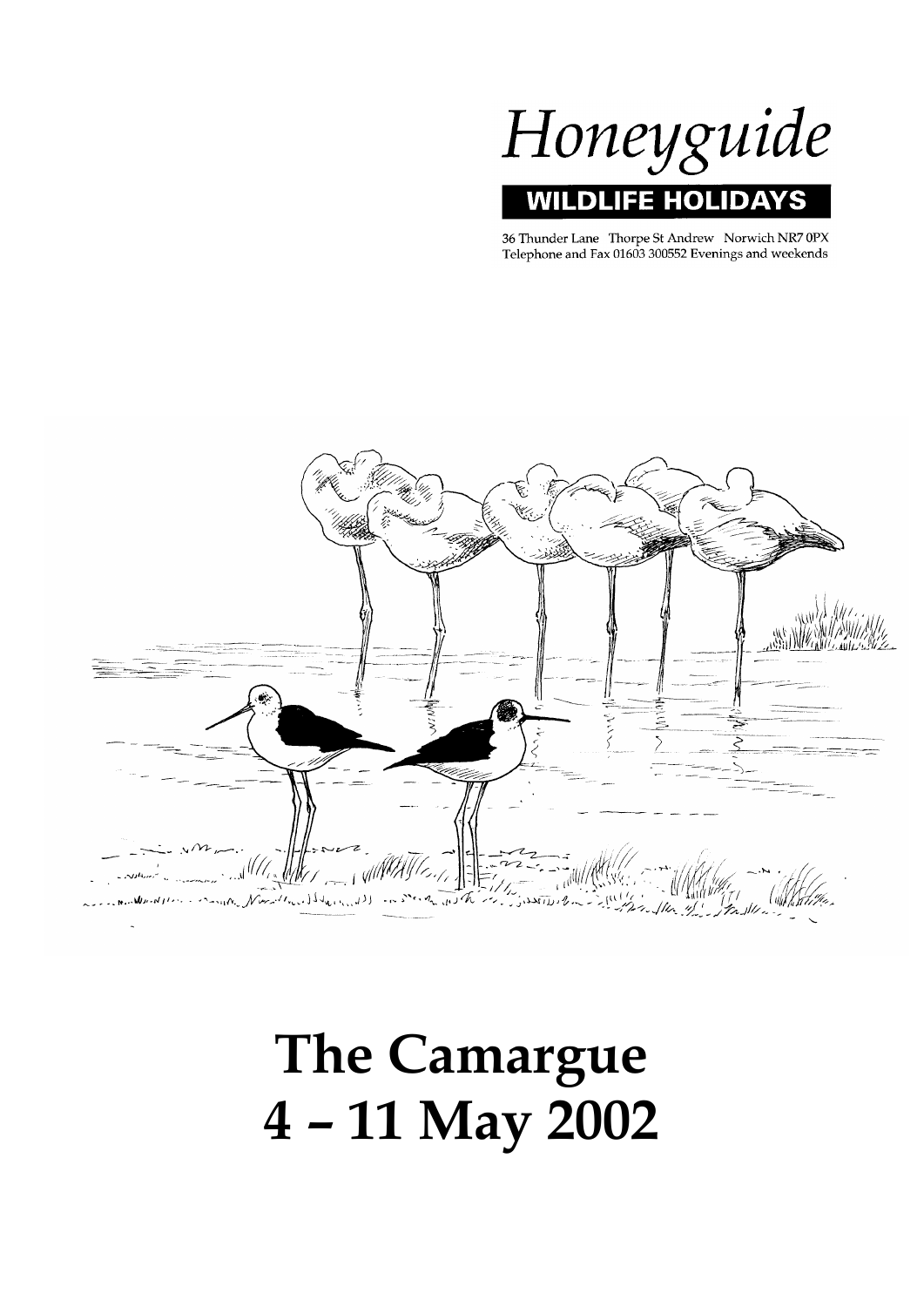**The Camargue 4 – 11 May 2002**

## **Participants**

Joy and John Gammon<br>
Kath and Gerry Redman<br>
Manchester Kath and Gerry Redman Peggy and Jim Ritchie East Lothian Pat Rose Felixstowe Beth Samphire Weston-super-Mare

Leader Russell Leavett Harwich

Report by Russell Leavett *Illustrations by Rob Hume, except black-winged stilt flock by Gary Wright. Cover: flamingos and black-winged stilts.*

This holiday, as for every Honeyguide holiday, also puts something into conservation in our host country by way of a contribution to the wildlife that we enjoyed. The conservation contribution this year of £25 per person in the Camargue was supplemented by the group in the Dordogne, leading to a total of £625 given to La Ligue pour la Protection des Oiseaux (LPO, the French Bird Protection League).

This brings the total given to LPO to £5,325 since 1991, and to various conservation projects in Europe to £25,700. A thank-you letter from LPO is at the end of this report. The money contributed through the Camargue holiday has gone towards little bustard conservation, and from the Dordogne towards the 'refuge LPO' campaign. There is news on both in the letter from LPO.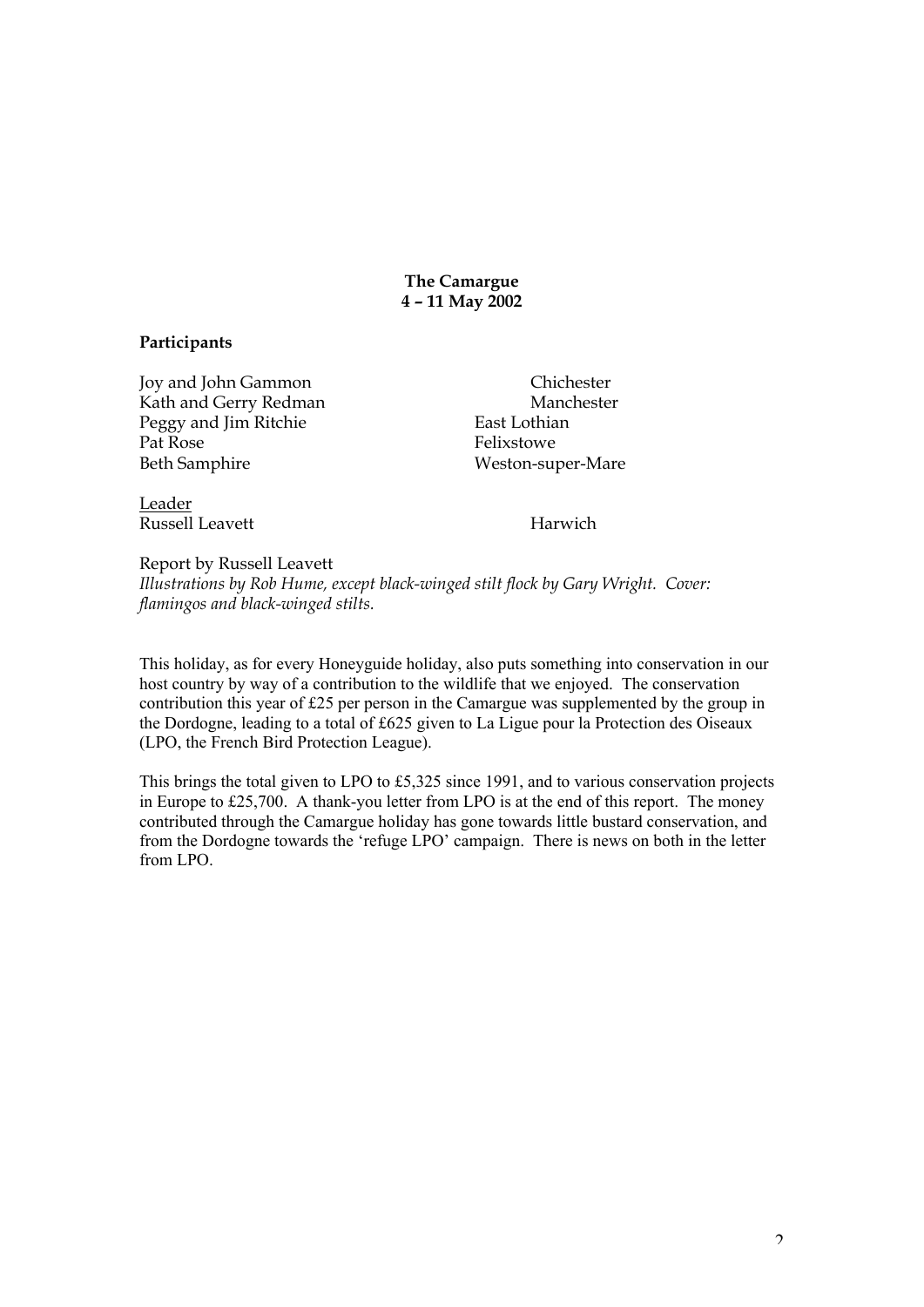# **The Camargue 4 – 11 May 2002**

| <b>Itinerary</b>              |                                                                                                                                                                                                                                                                               |
|-------------------------------|-------------------------------------------------------------------------------------------------------------------------------------------------------------------------------------------------------------------------------------------------------------------------------|
| Saturday May 4 <sup>th</sup>  | Morning flight to Marseille, then on to Arles via N568,<br>arriving early afternoon, late afternoon walk close to hotel.                                                                                                                                                      |
| Sunday May 5 <sup>th</sup>    | Central Camargue. Étang de Vaccares via Gageron and<br>Villeneuve, Mas d'Agon, lunch at Domaine de Mejanes.<br>After lunch various stopping places overlooking Etang de<br>Vaccares and the marshes of Tour du Vallat.                                                        |
| Monday May 6 <sup>th</sup>    | Full day at Mont Ventoux.                                                                                                                                                                                                                                                     |
| Tuesday May 7 <sup>th</sup>   | La Crau at the old airfield, lunch at Étang d'Entressen.<br>Afternoon in Arles followed by visit to Mt Valence after<br>dinner.                                                                                                                                               |
| Wednesday May 8 <sup>th</sup> | East Camargue - salt pans at Salin de Giraud and Plage<br>d'Arles. Lunch at Salin, then through salines to Étang du<br>Fangassier and Beauduc. Return via St Bernard, Salin de<br>Badon and Tour du Vallat.                                                                   |
| Thursday May 9 <sup>th</sup>  | Morning at Les Baux, lunch taken among pines en route to<br>Pont du Gard where afternoon spent.                                                                                                                                                                               |
| Friday May 10 <sup>th</sup>   | Western Camargue - to Le Paty de la Trinité via Gimeaux<br>and Saliers. South to Parc Ornithologique where lunch taken.<br>Afternoon at Cacharel via Les St Maries de la Mer and return<br>to Arles via observation platform overlooking Étang de<br>Vaccares and Mas d'Agon. |
| Saturday May 11 <sup>th</sup> | Part of the group visited Gimeaux before breakfast. Return to<br>Marseille for early afternoon flights.                                                                                                                                                                       |
|                               |                                                                                                                                                                                                                                                                               |

### **Saturday May 4th**

Everyone assembled in good time at Gatwick for the 09.45 flight to Marseille. Arrival there could be described as 'interesting'; it seemed that a good many of our suitcases had gone missing and it wasn't very encouraging to be told "this happens all the time and we will get them out on the next flight". However a pile of suitcases were spotted lurking up a corner and it turned out that these were ours! With this little local difficulty sorted out we soon had the minibus loaded and were on our way to Arles, enjoying the roadside red valerian as we went.

En route a great spotted cuckoo dashed across the road in front of the bus being chased by a couple of magpies; they lay their eggs in the nests of this species. Soon black kites were seen drifting past, a couple of avocets glimpsed on a distant pool and the first flamingos spotted.

Simone and Marcel greeted us at the hotel with an excellent picnic lunch and after we had sorted out our rooms we were ready for a stroll along the track by the hotel. As always this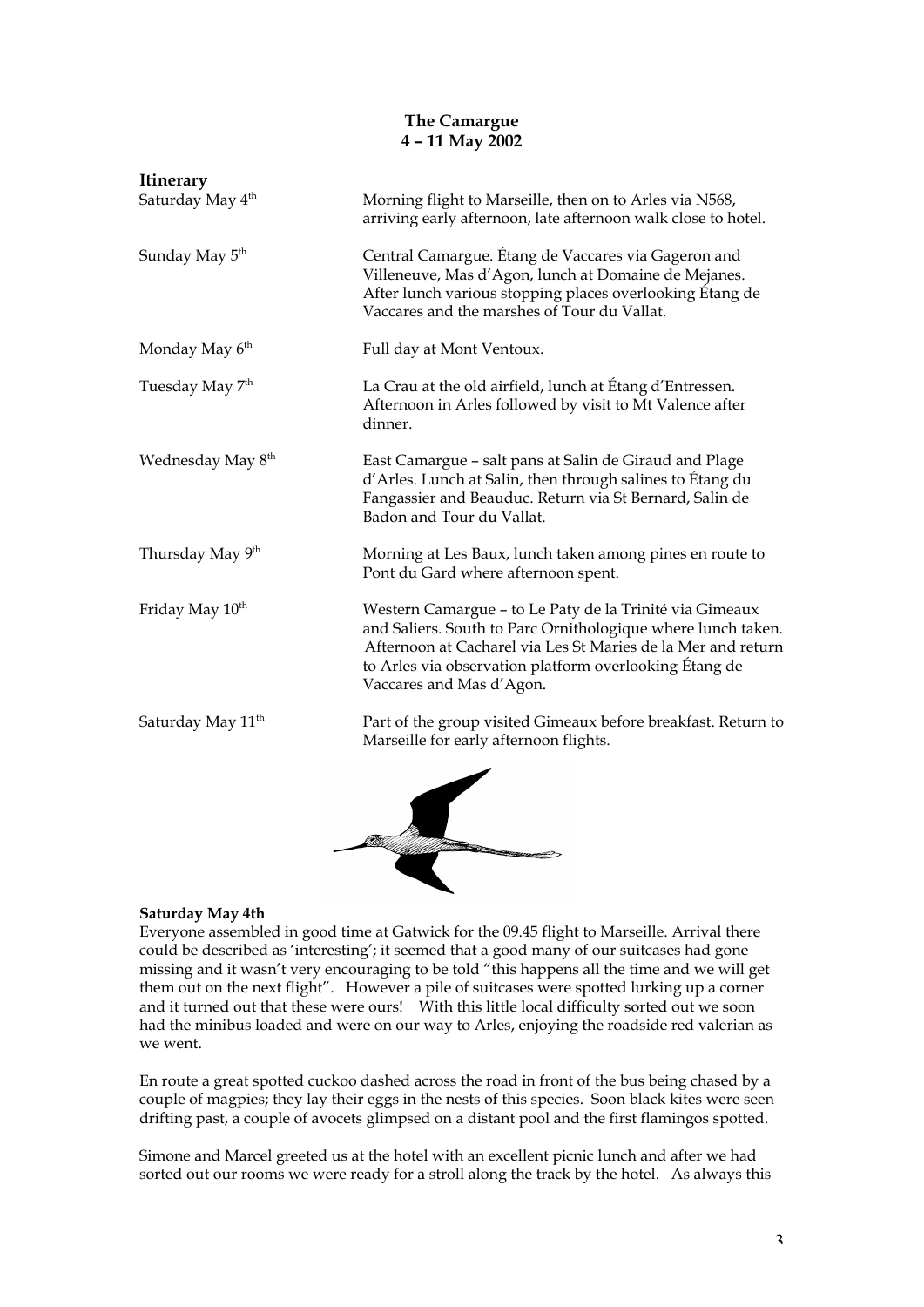produced several noisy nightingales, a couple of Cetti's warblers and yet more black kites. We also saw a common buzzard and a sparrowhawk. Close to the canal a roller delighted

everyone as the sun caught its splendid colours. A fitting end to our first day and an excellent 'starter' for the brilliant meal that was to follow.

#### **Sunday May 5th**

As always in the Camargue on the first day, it is good to get to grips with a range of typical species of the area and today was to be no exception. Travelling south from the hotel through the first of the rice fields produced plenty of cattle egrets, a few little egrets and lots of mallards.

Along the northern edge of the Étang de Vaccares a group of ten bee-eaters was 'hawking' out from some dead bushes



over the marshes, always returning to delight us on their favourite perches.

At Mas d'Agon we found both whiskered and black terns in good numbers, along with our first purple and squacco herons. Here too we had nice views of red-crested pochard and Kath spotted a flying bittern; we also heard one booming; perhaps the same bird? Moving to our lunch spot at Domaine de Mejanes took us along side rice fields that held both Mediterranean gulls and gull-billed terns.

After a leisurely lunch we continued around the Étang de Vacarres, stopping to stand for some time on top of the observation tower overlooking marshland. Here we saw lots of flamingos, marsh harriers were common, and black-winged stilts chased crows or gulls with much noise and persistence. In shallowly flooded marshes we found groups of wood sandpipers but no ruffs, which was surprising. Thousands of swifts were feeding over the marshes and reedbeds, something that we were to see a lot of during the coming week.

Our slow drive around the Étang took us past pools with their coot, ditches where a few fantailed warblers were heard and in places close to the water of the lake itself. Here several great crested grebes were found and common terns seen alongside the numerous yellowlegged gulls.

An area of scrub by the roadside turned up a superb woodchat shrike, spotted by Kath, and Pat in turn found a couple of stonechats perching on a fence. We seldom see much of woodchat shrikes so this was a real treat and everyone had very good views of it.

Moving on to Tour du Vallat brought the horror of finding that vandals had burned down the wooden observation platform there. This seriously reduced our vision over this particular marsh but we still managed to find spotted redshanks, more wood sandpipers and had yet more sightings of egrets and flamingos, all accompanied by the ever-present marsh harrier! Beth found a number of giant orchids nearby but unfortunately they were well past their best.

All in all an excellent introductory day to the delights of the Camargue.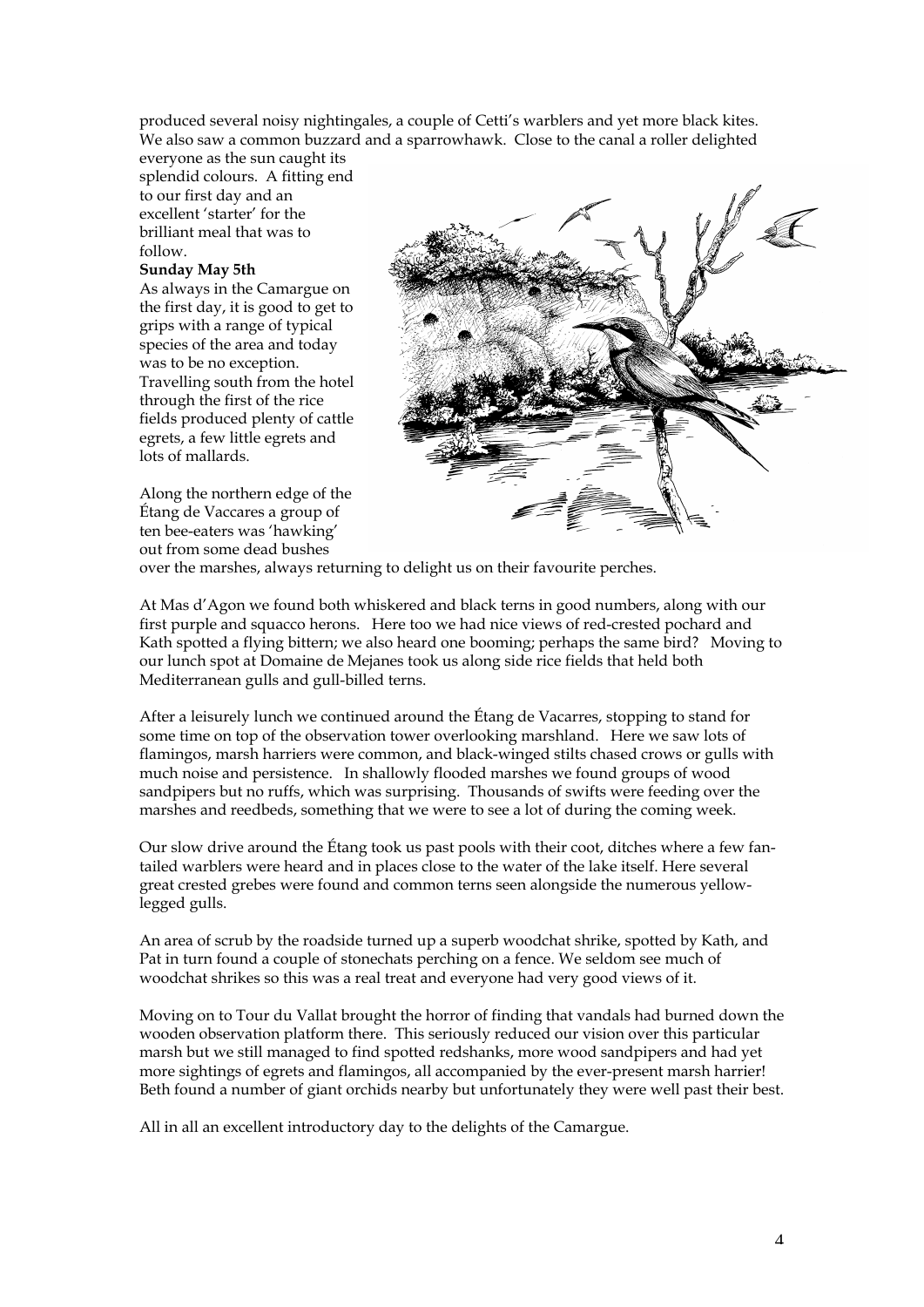#### Monday May  $6<sup>th</sup>$

Today was to be a very different day, with reasonable weather promised the decision was taken to go to the heights of Mont Ventoux. This involved quite a longish journey through farmland, around the edge of Avignon and through several busy towns. Nevertheless this provided everyone with the opportunity to get a feel for the countryside of Provence, see what crops were being grown (ripe cherries being picked!) and enjoy the irises that adorned so many gardens, no wonder Van Gogh delighted in painting them so!

We arrived at our first stop to find the road to the actual summit still closed by the winter snows, much as expected and soon found out why when we emerged from the minibus: temperatures weren't far above freezing and snow lay round about!

A walk contouring the hillside soon produced the first of the attractive little citril finches, one of the species that we particularly wanted to see here. Gradually all members of the group got to grips with this bird and some good views were had. Further wandering amongst the pines eventually gave us all excellent views of crossbills, including a 'good' adult male. Here too we found two crested tits and some coal tits, the latter nesting in part of the superstructure of the ski-lift! There were lots of cowslips in the meadows below us but most still had to flower. Other flowers included Stinking hellebore, Aphyllanthes and *Anemone appenina*.

After lunch, taken in the minibus, we made our way slightly lower down and wandered amongst the chalets, here a few black redstarts were seen and blackbirds and mistle thrushes added to our list. Chaffinches were numerous in places, especially around habitation. We failed miserably to find the elusive black woodpecker, so had to leave that for next year's group!

As everyone was thoroughly cold by now, we made to make our way slowly back to Arles. On the way we stopped at a couple of roadside parking areas and at one had decent views of two Bonelli's eagles. We also saw the only jay of the trip fly in front of the vehicle.

#### **Tuesday May 7th**

Today was to be our day for La Crau – warm but cloudy conditions were ideal as the last thing you need at La Crau is a heat haze. Soon after our arrival at the old airfield the first of the stone-curlews were located, these eventually performing well, unlike the little bustards, that kept their distance - however several were seen in flight and some first impressions formed. Ultimately we were to see and hear them well, including displaying birds that jumped into the air making their distinctive rattling noise. By the time we left everyone had seen them well, all accompanied by the wonderful smells of the herbs of Provence.

Other birds seen here included a hobby, which proved to be the only one of the trip and several red-legged partridges. The much more exciting pin-tailed sandgrouse showed themselves but only a few members of the group managed to see the couple fly over high and rather distantly. Par for the course for this species here I am afraid!

Most unexpected was a single red-rumped swallow among the numerous swallows and swifts – in many years of leading trips, the first I had seen in the Camargue! Beth spotted a hoopoe, which was soon joined by another, then both pleased us with their antics for some while.

Lunch was taken by the Étang d'Entressen and once again we were entertained by whiskered terns, great crested grebes and the spectacle of the distant rubbish dump with its tens of thousands of gulls and hundreds of black kites. By popular demand we didn't go closer!!!

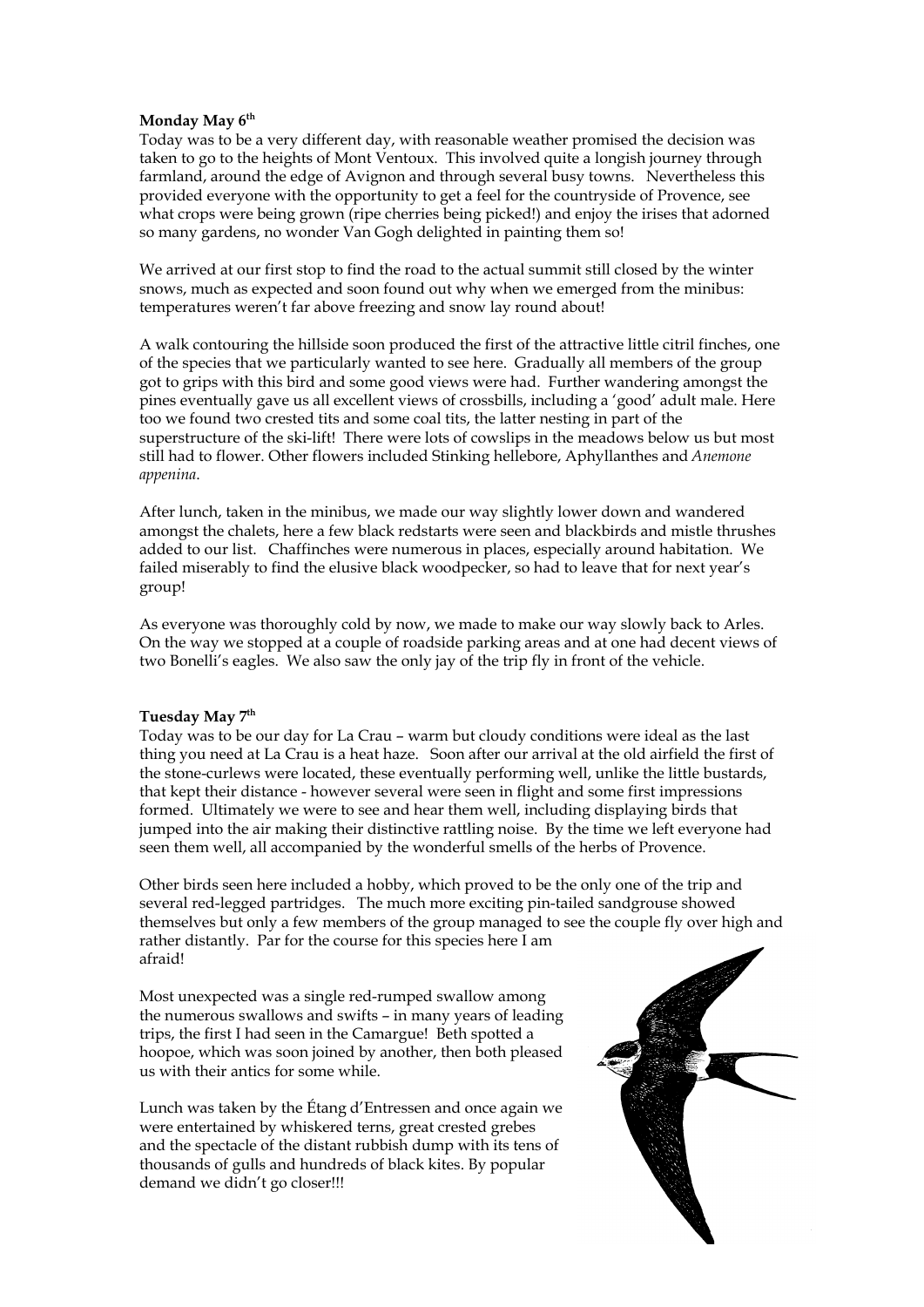Other birds for the day included whinchat, our first woodpigeons, never common here, two turtle doves, and a golden oriole that was heard briefly in woodland at the lunch site.

The afternoon was spent savouring the delights of the interesting old town of Arles. *red-rumped swallow*

After an early dinner we set off for the short drive to Mt Valence in the hope of finding the resident eagle owl. The evening proved to be ideal and at dusk we saw a few crag martins flying by the cliffs and as it got darker heard a distant nightjar. Suddenly John yelled and there it was, a large dark owl flapping ponderously around the corner of a crag. Although a very brief view everyone got a feel of the birds size and, after a while, saw it for a split second yet again. A splendid way to end the day.

#### **Wednesday May 8th**

Today we returned to the Camargue, this time to look at the vast complex of saline lagoons along the eastern edge of the Étang de Vaccares. We journeyed down through Salin de Giraud as far as the Plage d'Arles, calling in on a series of saltpans of varying salinities as we went. Several contained good gatherings of coastal waders, including some lovely curlew sandpipers and lively little stints and dunlin. This was also a good place to catch up with terns more associated with the sea, such as Sandwich and little terns. Here too we found a superb Caspian tern, and two French birders showed us a grey phalarope that was so distant that none of us put it on our lists but we took their word for it and hoped we might see it closer later that day – we didn't!

One lagoon held three slender-billed gulls including one adult in splendid pink livery! Others held avocets and kentish plovers along with a few grey and ringed plovers. Both pied and spotted flycatchers were located in scrub by the edges of the saltpans, the spotted flycatcher eventually ending up feeding on the edge of a lagoon along with a wheatear. All in all a nice mix of typical and not so typical species of this habitat.

By now the weather had become decidedly wet so we drove back to Salin de Giraud in the hope of finding a suitable place for lunch. As we unsuccessfully drove out of the town a large white opened- sided but empty marquee appeared on our left, perfect, so lunch was taken therein! While having lunch a lovely male black redstart entertained us by perching on the guy ropes!

With continuing rather mixed weather we moved on through the salines to the flamingo colony at the Étang du Fangassier. Here we were shocked to find that the Visitor Centre had been burnt to the ground and graffiti everywhere stating that the Camargue was for the hunters not the tourists! Clearly the destroyed observation platform that we had seen at Tour du Vallat earlier in the week was part of a concerted campaign to discourage green tourism in the area.

Despite these problems the flamingo colony seemed to be intact and very active, so we hope at least the birds haven't suffered too badly, but it remains to be seen what other activities the hunters have up their sleeves.

We returned to Arles via a number of roadside marshes, seeing a couple more purple herons, a few cormorants, lots of black-winged stilts, some redshanks and a roller perching on roadside wires.

#### **Thursday May 9th**

First stop today was the eagle owl site at Mt Valence, in the faint hope that it might just be perching out in full view on a crag somewhere – it wasn't! However, we had really close views of short-toed eagles, amazingly the first of this trip and a Sardinian warbler showed itself well, it made a change from only hearing them. But what was that 'wild' boar doing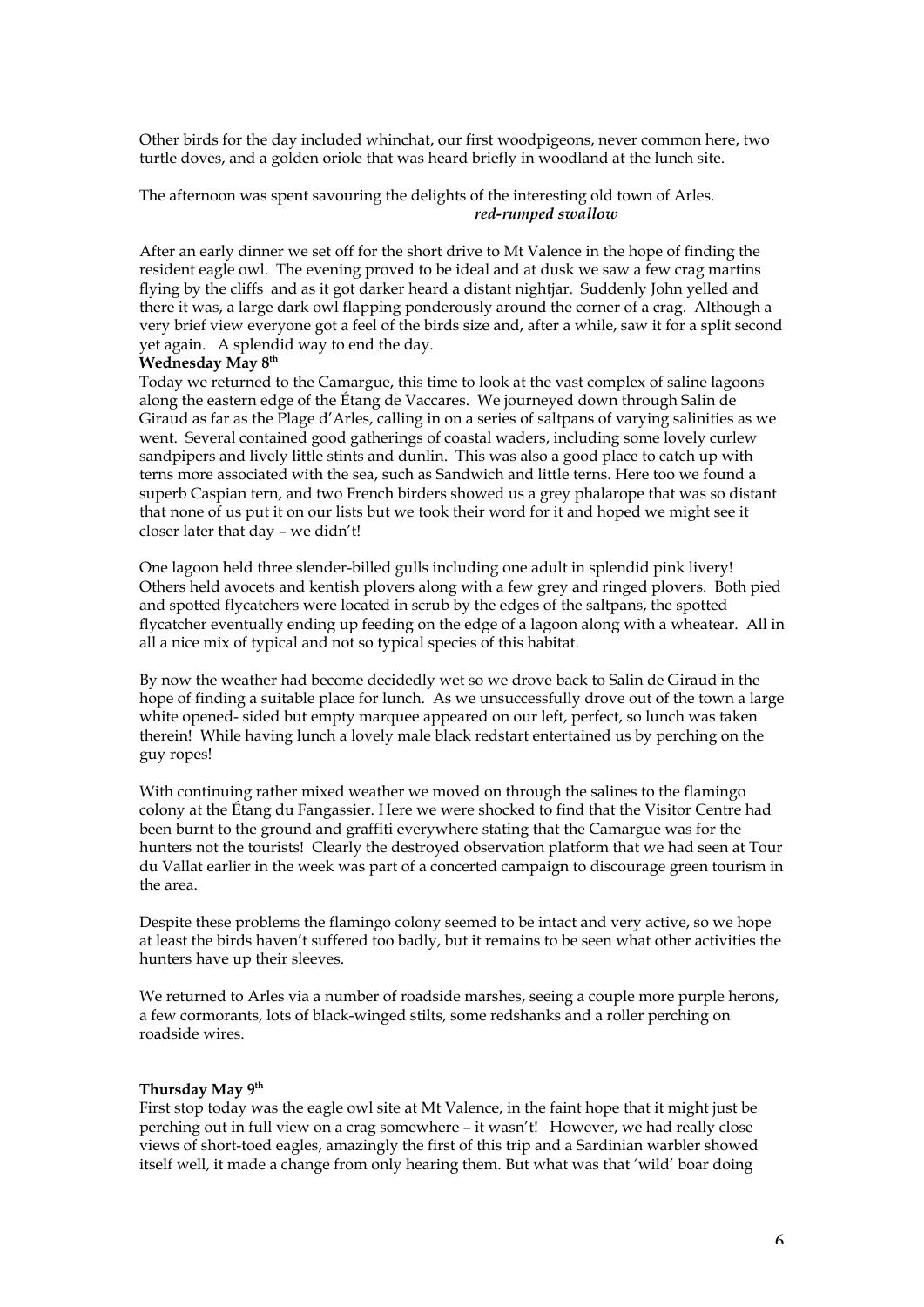wandering up a track by the roadside – was it the genuine article or one that had escaped from a farm? – it certainly took us all by surprise!

We then moved on to Les Baux, scanning the hillside across the valley before spending some time in the town. Several crag martins performed well for us but the blue rock thrush remained rather distant, and another bird was heard. Once again we had views of a soaring short-toed eagle. A surprise was a red squirrel, working its way up and down the cliffs opposite, what could it be after? Blackcaps were in song everywhere.

Lunch was taken among pines at the start of the road up to the summit of La Caume, which we hoped to visit but in view of the by now very windy weather we decided to visit Pont du Gard instead, a much more sheltered site. Over lunch chaffinches surrounded us and two buzzards flew over, a very pleasant place to have lunch despite the strong wind.

After lunch we drove on Pont du Gard via Tarascon and Beaucaire, admiring the two opposing chateaux across the Rhone. Pont du Gard was very busy with large numbers of tourists in every direction, so after wondering at this magnificent structure we went on to seek out some birds away from the crowds.

Gerry spotted two alpine swifts overhead, the only ones were to see this trip – normally they are frequent here. A walk through the various wooded areas produced a very attractive male cirl bunting, a few serins, several singing blackcaps and a lone blue tit – the only one of the trip! The banks of the Gardon river proved most productive with several common sandpipers, two little ringed plovers, half a dozen white wagtails and a couple of grey wagtails. A kingfisher performed well, perching in full view on riverside vegetation and dead trees. Just before leaving John pointed out a final short-toed eagle for the day – four in all.

#### Friday May  $10^{th}$

This, our last full day in the Camargue, was to be largely given over to visiting the western side of the marshes. But we started off along the northern edge, following the Gimeaux road through to Saliers, as this has always proved productive in the past. An area of roadside setaside gave us excellent views of two Montagu's harriers, a female and a sub-adult male. We then moved on to look over a series of marshy areas, in the hope that we might find some pratincoles. These proved very elusive but a single bird was seen poorly and then only by the leader! John, however, found a superb great-spotted cuckoo right by the roadside, so we quickly forgot the pratincoles and concentrated on that instead. Equally enjoyable was the male pied flycatcher that flitted out from the bushes to feed on the host of insects buzzing around at this point; these insects also kept eight bee-eaters very happy!

One roadside ditch gave us fine views of a great reed warbler, the only one we were to see. This species seemingly hadn't arrived from its winter quarters yet.

Moving along through rice fields, areas of flooded marsh and pools confirmed just how rich this area remains for birds, a fact borne out especially by the marshes of Paty de la Trinité.

Bitterns were heard frequently here and one was seen, purple and grey herons were flushed from several places and a goodly collection of gulls and terns included sixty whiskered terns. Once again many black-winged stilts were seen, often along with wood sandpipers, and in one rice field with fifteen greenshanks. Add to this the constant calls of Mediterranean gull, the ever-present marsh harriers and flamingos and you have the essence of the Camargue.

Lunch was taken at the Parc Ornithologique, where two wood warblers delighted us from nearby bushes as we fed. We were also reminded that the area holds lots of nightingales and Cetti's warblers, their calls and song seemingly everywhere!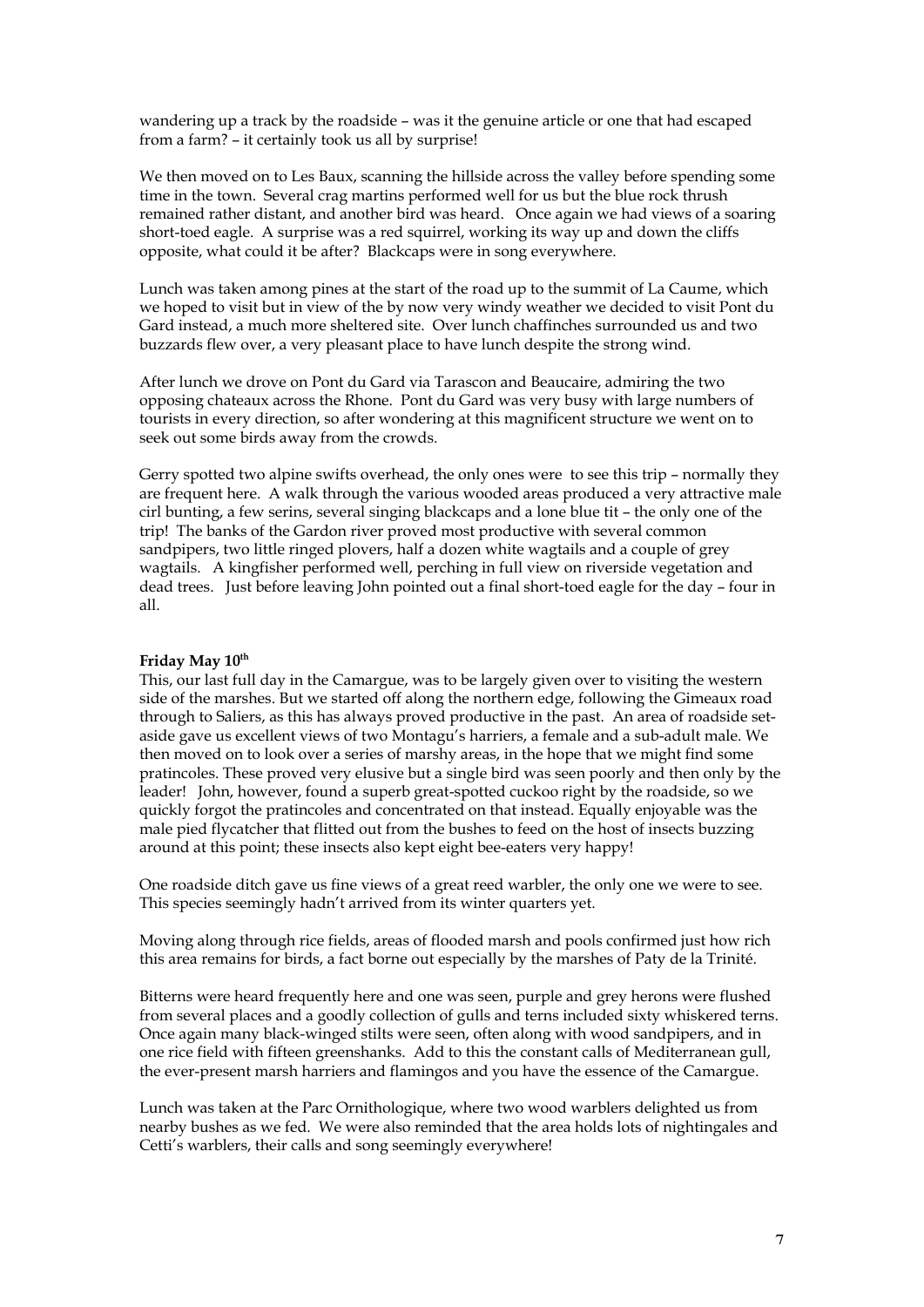After lunch we moved on to the old town of St Maries de la Mer, only to find it clogged solid with holiday folk. A short drive around town soon found us making our way north along the edge of the Étang dit l'Imperial with its saline lagoons, expanses of mud and islands etc. Once again we found some slender-billed gulls to admire, the more familiar redshank and yet more Sandwich and little terns.

Some time was spent walking along the track at Cacharel that winds its way through marshes and lagoons. After much searching we got to grips with spectacled warbler, a species we particularly wanted to see here. Trackside bushes produced several more pied flycatchers including a very close female that Peggy located. There were also a few whinchats and a single common redstart. A lone tawny pipit ran across bare mud.

With time pressing, we set off for a final hour's birding from the Étang de Vaccares observation platform and at Mas d'Agon. The latter proved to be particularly productive with five white-winged black terns now amongst the black and whiskered terns. Several more squacco herons were seen and yet another bittern. Once again we found some red-crested pochards and a single short-toed eagle was seen high above us. And still the thousands of swifts hunted over the marshes and blue-headed wagtails called from the tops of *Salicornia*.

Sadly this idyllic scene was soon to be shattered. As we watched this wonderful array of birds with the international gathering of birders that had assembled, a group of hunters sent their dogs out into the marshes to deliberately disturb as many birds as possible, thus the air was soon full of flamingos, egrets and herons. We left speechless.

As always at the end of the trip we had a quick vote on the most 'enjoyed' bird of the week. As always much was on offer, eagle owl, bee-eaters, red-rumped swallow, roller etc but most of all people were impressed by the variety and numbers of birds that we found within the marshy areas, rice fields and coastal lagoons.

#### Saturday May 11<sup>th</sup>

A small but select part of the group, Pat and Beth, met at first light for a final look at the Camargue before setting off for Marseille later in the morning. We drove to Gimeaux in the hope that we might get better views of pratincoles than yesterday and this proved to be the case – twenty-five birds were seen hawking over the marshes for insects, albeit not very close. Never the less it was good to know that this bird was still present in good numbers, always a scarce bird in this part of Europe.

Two night herons were seen flying over, the first we had seen on this trip, presumably birds returning to their breeding colony after a night time feeding expedition? Once again bitterns were heard, great flocks of flamingos flew over and a few crested larks were disturbed by the roadside. With all this on view, time had come to wind our way back to the hotel and then on to Marseille.

With our grateful thanks said to Simone and Marcel, for once again the Hotel Des Granges had served us very well indeed, we departed but not before Gerry had said those famous last words "But I'll be glad to get back to me Ovaltine!"

Russell Leavett

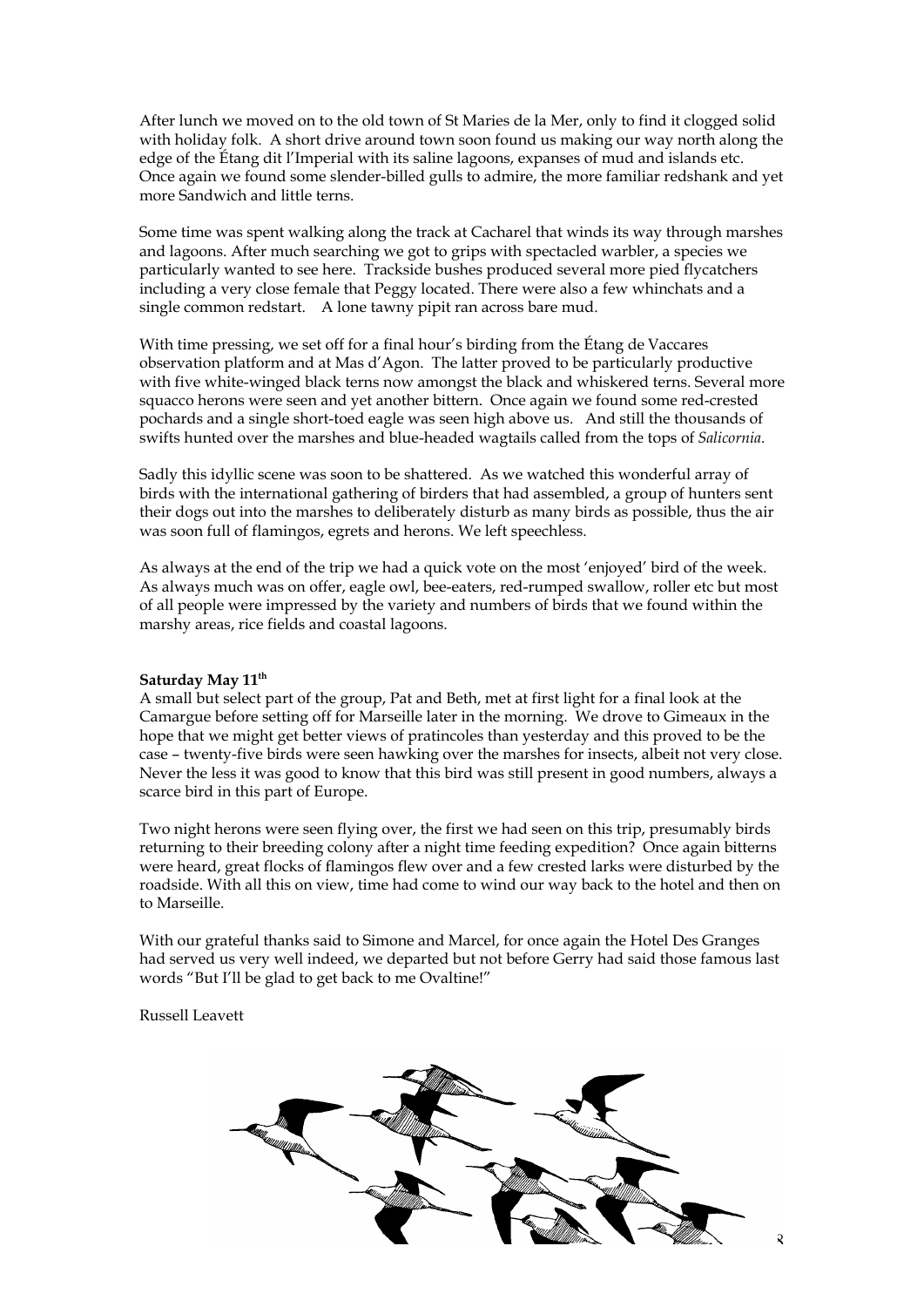# **Butterflies**

In a week when the weather wasn't very favourable for butterflies, the following species were recorded:

| Red admiral        | Orange-tip         |
|--------------------|--------------------|
|                    |                    |
| Speckled wood      | Brown argus        |
| Wall brown         | Scarce swallowtail |
| Green-veined white |                    |
| Small heath        |                    |
| Common blue        |                    |

#### **Birds**

Combined list for all members of the group.

| <b>Little Grebe</b>      | A single bird was heard calling at Mas d'Agon.                                                                                                                                                                        |
|--------------------------|-----------------------------------------------------------------------------------------------------------------------------------------------------------------------------------------------------------------------|
| Great crested grebe      | Small numbers on open water at Étang du Vaccares and a few other<br>sites, including on the Rhone close to the sea.                                                                                                   |
| Cormorant                | Occasional at Étang du Vaccares and near by.                                                                                                                                                                          |
| <b>Bittern</b>           | Seen at Mas d'Agon and over marshes at Le Paty de la Trinité,<br>more often heard.                                                                                                                                    |
| Night heron              | Rather scarce with only two, soon after dawn at Gimeaux on the last<br>day, these birds returning from night time feeding to their breeding<br>colonies.                                                              |
| Squacco heron            | Occasional in rice fields and marsh edges in the central Camargue in<br>particular, especially at Mas d'Agon.                                                                                                         |
| Cattle egret             | Very common and well distributed amongst rice fields and marshes,<br>generally well out numbering little egrets.                                                                                                      |
| Little egret             | Common in marshes, saline pools and rice fields.                                                                                                                                                                      |
| <b>Great white heron</b> | A single very briefly only.                                                                                                                                                                                           |
| Grey heron               | The commonest of the large herons, frequent in all marshes and some<br>rice fields.                                                                                                                                   |
| Purple heron             | Superb views of this handsome heron confirmed its place as one of<br>the most attractive members of this family.                                                                                                      |
| Greater flamingo         | As always one of the real pleasures of the Camargue with many<br>sightings on all days spent in coastal situations. The huge breeding<br>colony at Étang du Fangassier was thought to hold around 20-25,000<br>pairs! |
| Mute swan                | Small numbers only.                                                                                                                                                                                                   |
| Shelduck                 | Frequent in coastal situations.                                                                                                                                                                                       |
| Mallard<br>lagoons.      | The common duck of rice fields, marshes and coastal                                                                                                                                                                   |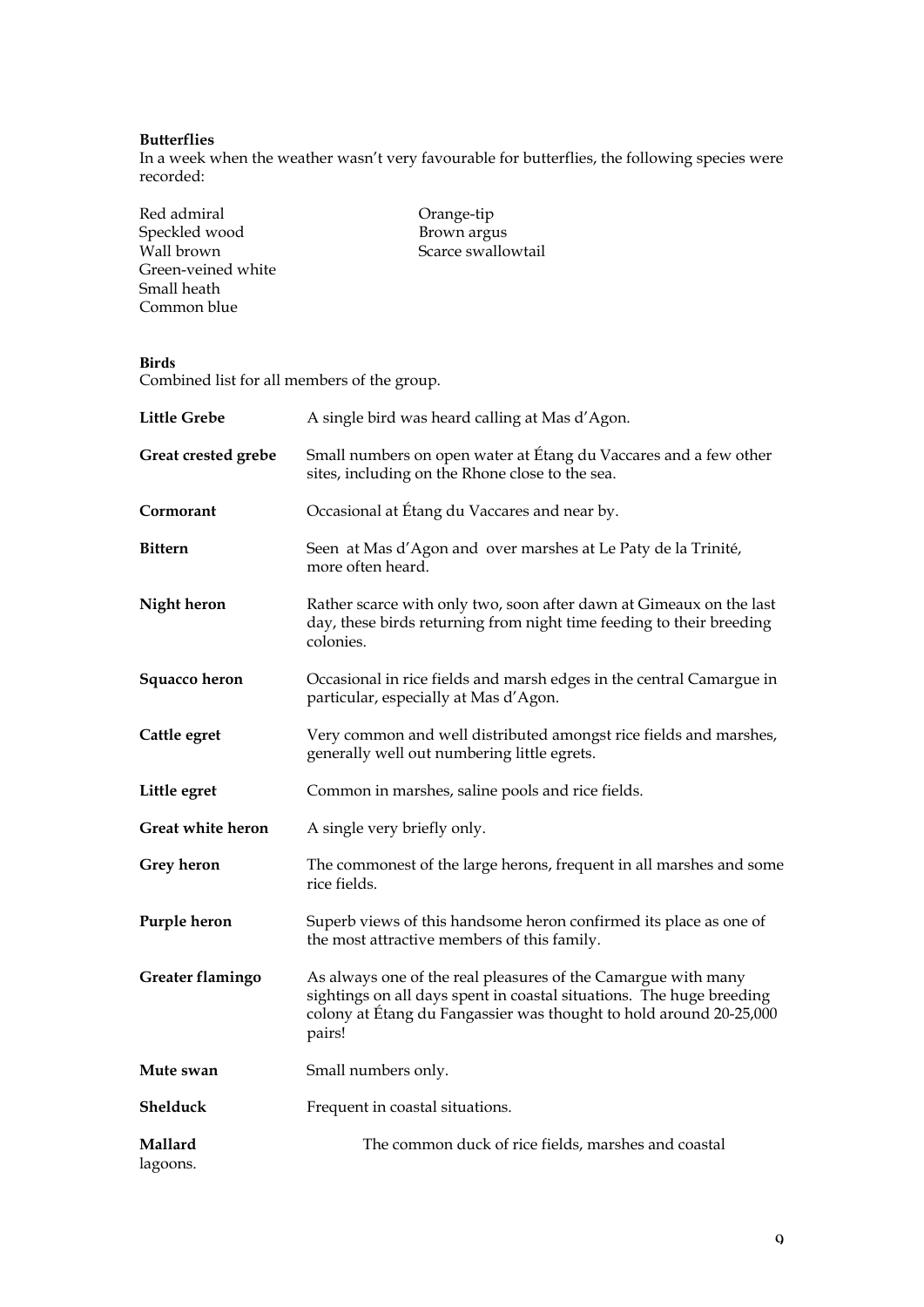| Red-crested pochard         | Eight at Mas d'Agon and five at Le Paty de la Trinité were the only<br>sightings of this always scarce duck.                                                                      |
|-----------------------------|-----------------------------------------------------------------------------------------------------------------------------------------------------------------------------------|
| <b>Black kite</b>           | The most numerous raptor of agricultural land, marsh edges and hill<br>country.                                                                                                   |
| Short-toed eagle            | Some splendid sightings of this distinctive raptor, especially at Mt<br>Valence.                                                                                                  |
| Marsh harrier               | The common raptor of marshes and rice field edges.                                                                                                                                |
| Montagu's harrier           | Two birds, a female and a sub-adult male delighted us by the<br>Gimeaux road.                                                                                                     |
| Sparrowhawk                 | Occasional singletons.                                                                                                                                                            |
| Common buzzard              | 1 - 3 birds on five days, usually where marshes meet farmland,<br>especially in wooded situations.                                                                                |
| Bonnelli' eagle<br>Ventoux. | Two birds were seen over the road on our way down from Mont                                                                                                                       |
| Common kestrel              | Widespread and common.                                                                                                                                                            |
| Hobby                       | A single on one day only in a poor year for this species.                                                                                                                         |
| Red-legged partridge        | Five seen on the old airfield La Crau.                                                                                                                                            |
| Pheasant                    | Heard once only, odd birds dead on roadsides.                                                                                                                                     |
| Moorhen                     | Frequent in marshes.                                                                                                                                                              |
| Coot                        | Common on the larger water bodies and in marshes.                                                                                                                                 |
| Little bustard              | Up to ten birds 'rushing around' at La Crau, frequent calls were<br>heard from displaying birds and towards the end of our visit to the<br>old airfield good views were obtained. |
| Oystercatcher               | Occasional in coastal lagoons.                                                                                                                                                    |
| <b>Black-winged stilt</b>   | Often frequent in shallowly flooded marshes and rice fields, one of<br>the stars of the Camargue.                                                                                 |
| Avocet                      | Apart from a few from the bus near Martigues, largely confined to<br>the western saline lagoons.                                                                                  |
| Stone-curlew                | Good sightings of up to six at the old airfield on La Crau.                                                                                                                       |
| <b>Collared pratincole</b>  | Hard to see this year, thanks to their breeding location seeming to be<br>far from the road but up to 25 in the air on the last morning by the<br>road to Gimeaux.                |
| Little ringed plover        | Two on river shingles at Pont du Gard, including some display.                                                                                                                    |
| <b>Ringed plover</b>        | Occasional in coastal lagoons along both the east and west sides of<br>the Camargue.                                                                                              |
| Kentish plover              | Frequent in similar situations to the last species.                                                                                                                               |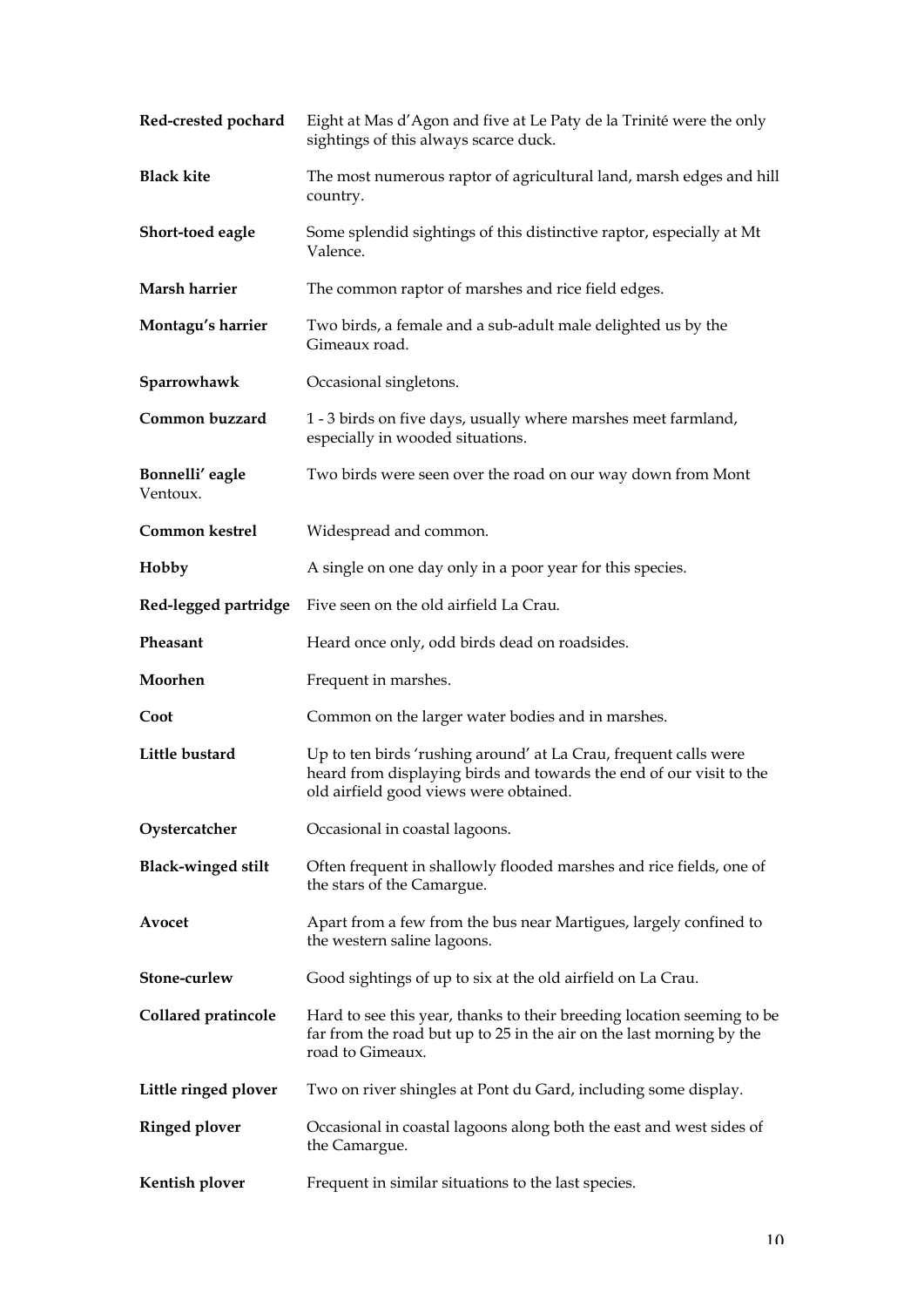| Grey plover              | Two seen in coastal lagoons along the eastern edge of the Camargue.                                                                        |
|--------------------------|--------------------------------------------------------------------------------------------------------------------------------------------|
| Lapwing                  | Never common but a few with breeding collared pratincoles and<br>black-winged stilts to the north of Mas d'Agon.                           |
| Sanderling               | Up to 30 in saline lagoons close to Salin de Giraud.                                                                                       |
| Little stint             | A total of 25 or more in similar situations, and often with the last<br>species.                                                           |
| Curlew sandpiper         | Up to 30, of which some were in summer plumage, with stints and<br>other coastal waders.                                                   |
| Dunlin                   | Only seen in coastal pools along the eastern edge of the Camargue,<br>up to 200 birds involved.                                            |
| Whimbrel                 | A single bird only.                                                                                                                        |
| Redshank                 | Surprisingly scarce, with a few sightings only.                                                                                            |
| Spotted redshank         | Very scarce this year with only two sightings.                                                                                             |
| Greenshank               | Up to fifteen in a flooded rice field with wood sandpipers.                                                                                |
| Wood sandpiper           | Good sized groups in shallow marshes and flooded rice fields.                                                                              |
| Common sandpiper         | Up to five by the river at Pont du Gard.                                                                                                   |
| Mediterranean gull       | Common in flooded rice fields and coastal lagoons, their calls a<br>distinctive sound of the Camargue.                                     |
| <b>Black-headed gull</b> | Very common and widespread, especially in coastal situations.                                                                              |
| Slender-billed gull      | Some excellent sightings of this delightful gull including some in full<br>adult summer plumage that were almost as pink as the flamingos! |
| Yellow-legged            | Widespread and abundant, including tens of thousands at the                                                                                |
| (herring) gull           | rubbish tip at<br>Entressen!                                                                                                               |
| Gull-billed tern         | Small groups of this distinctive tern were seen in flooded rice fields<br>and coastal lagoons.                                             |
| Caspian tern             | A single bird was seen well in a saline lagoon near Salin de Giraud.                                                                       |
| Sandwich tern            | Very much a tern of coastal situations, so seen on the two days that<br>we ventured near to the sea.                                       |
| Common tern              | In similar situations to the last species.                                                                                                 |
| Little tern              | Once again a coastal tern but rather scarce this year.                                                                                     |
| <b>Black tern</b>        | Up to fifty birds seen at Mas d'Agon.                                                                                                      |
| White-winged black tern  | Excellent views of up to five birds at Mas d'Agon.                                                                                         |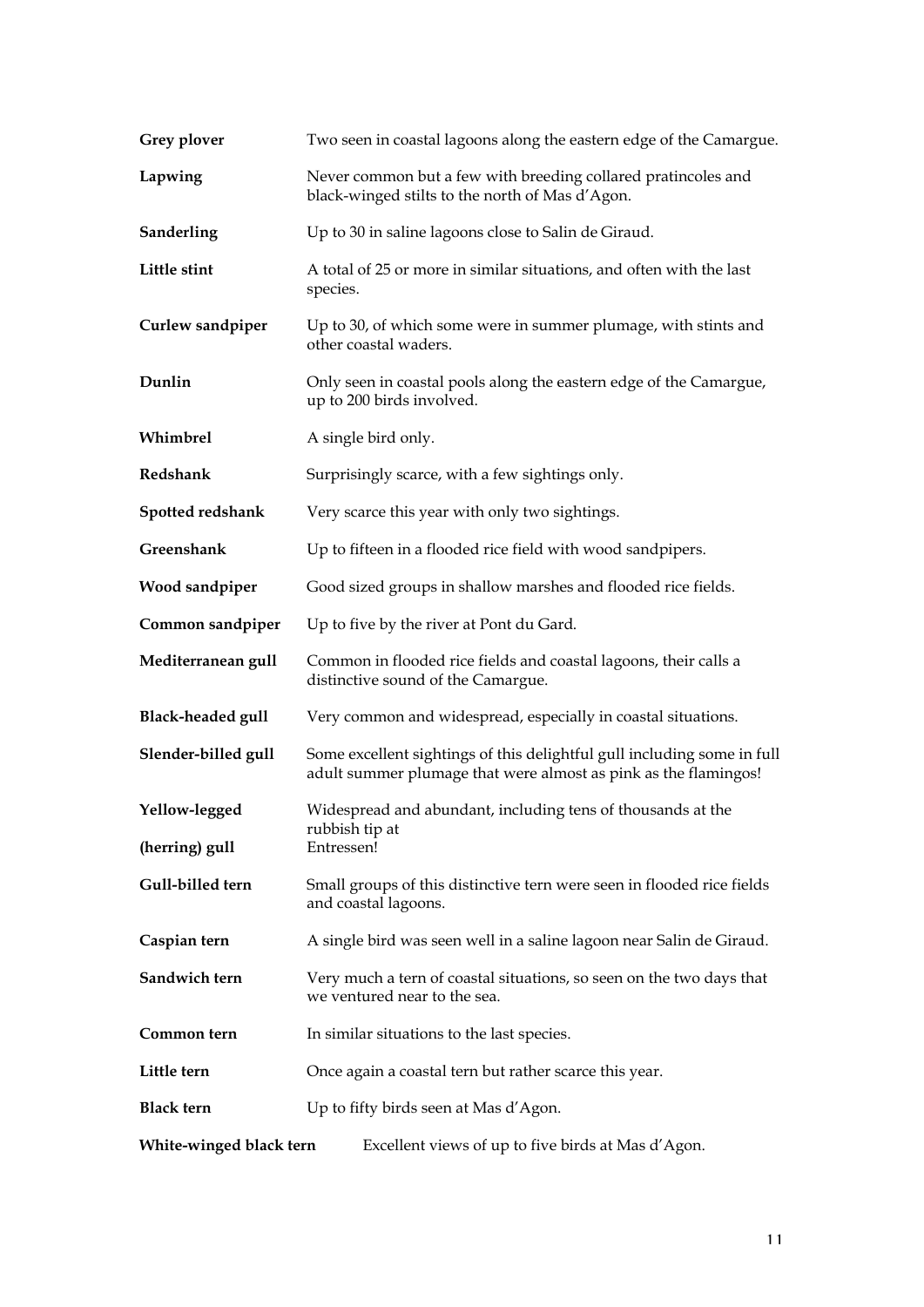| Whiskered tern       | Especially at Mas d'Agon and Paty de la Trinité, where there were at<br>least 60 birds.                              |
|----------------------|----------------------------------------------------------------------------------------------------------------------|
|                      | Pin-tailed sandgrouse Briefly two in flight at the old airfield at La Crau.                                          |
|                      | Rock dove/feral pigeon Frequent in farmland and around habitation.                                                   |
| Woodpigeon           | Occasional away from the wetter areas.                                                                               |
| <b>Collared dove</b> | Widespread and common, especially around habitation.                                                                 |
| <b>Turtle dove</b>   | Rather scarce with a few on some days.                                                                               |
| Great spotted cuckoo | Sightings of two singles, one providing excellent views.                                                             |
| Cuckoo               | Decidedly scarce with singles only but on most days, mostly heard.                                                   |
| Eagle owl            | Brief sightings of this impressive owl at Mt Valence gave a good<br>impression of its size.                          |
| Nightjar             | A single bird was heard churring at the eagle owl site.                                                              |
| Swift                | Thousands were seen on most days, either hunting over marshes or<br>steadily moving north.                           |
| Alpine swift         | Two at Pont du Gard only.                                                                                            |
| Kingfisher           | Excellent views of a single bird by the river at Pont du Gard.                                                       |
| Bee-eater            | Excellent views of ten birds by the Étang de Vaccares and a few<br>elsewhere.                                        |
| Roller               | A single bird by the hotel on all days plus occasional singles<br>elsewhere.                                         |
| Hoopoe               | Never common, this species was only seen on two days and as in<br>previous years mainly in the west of the Camargue. |
| Green woodpecker     | A single was heard once.                                                                                             |
|                      | Great-spotted woodpecker A single on one day.                                                                        |
| <b>Crested lark</b>  | A few scattered individuals, more often heard than seen.                                                             |
| <b>Skylark</b>       | Frequent and widespread.                                                                                             |
| Sand martin          | Never numerous but good numbers over some of the marshes of the<br>central Camargue.                                 |
| Crag martin          | Frequent around the cliffs and town at Les Baux, as well as at Pont<br>du Gard.                                      |
| Swallow              | Widespread and often very common indeed, hundreds on some<br>days.                                                   |
| House martin         | Few sightings with a maximum of only five.                                                                           |
| Tawny pipit          | A single only, in the Petit Camargue.                                                                                |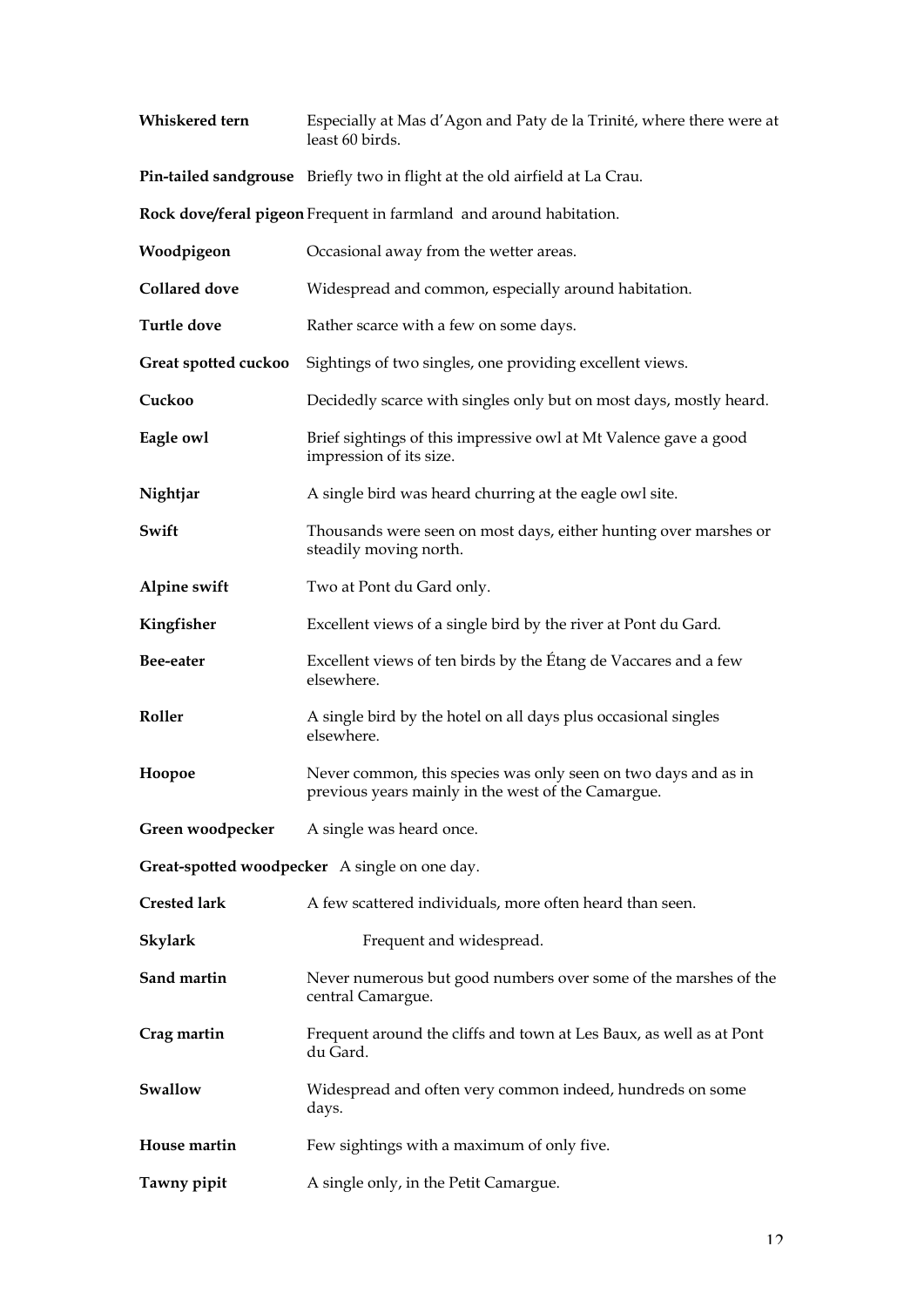| Yellow wagtail            | The common wagtail of the marsh edges, most were of the 'blue-<br>headed' form.                                                                    |
|---------------------------|----------------------------------------------------------------------------------------------------------------------------------------------------|
| Grey wagtail              | A pair on river shingles at Pont du Gard.                                                                                                          |
| White wagtail             | Like the grey wagtail only noted at Pont du Gard, where up to six<br>birds were present on river shingles and in adjacent grassland.               |
| Robin                     | Always elusive on this trip, birds were heard on a couple of<br>occasions plus one brief sighting.                                                 |
| Nightingale               | Along with Cetti's warbler, this species was heard very frequently<br>from the vehicles. A numerous bird of farmland, marsh and roadside<br>edges. |
| <b>Black redstart</b>     | A few at Mont Ventoux and elsewhere including a superb male while<br>we ate lunch at Salin de Giraud.                                              |
| Common redstart           | A single only in a poor year for this species                                                                                                      |
| Whinchat                  | Occasional sightings, usually on fences amongst animals.                                                                                           |
| <b>Stonechat</b>          | In similar numbers and locations to the last species.                                                                                              |
| Northern wheatear         | Occasional sightings of single birds.                                                                                                              |
| <b>Blue rock thrush</b>   | Both seen and heard briefly at Les Baux                                                                                                            |
| <b>Blackbird</b>          | Several at Mont Ventoux, rare elsewhere.                                                                                                           |
| Mistle thrush             | Five at Mont Ventoux.                                                                                                                              |
| Cetti's warbler           | A commonly heard bird of ditches, marsh edges and roadsides but<br>seldom seen.                                                                    |
| Fan-tailed warbler        | Surprisingly scarce this year for some reason with only a few seen or<br>heard. Usually a very numerous bird at this time.                         |
| Reed warbler              | A few in song only.                                                                                                                                |
| Great reed warbler        | Like the last species this bird proved very scarce, presumably<br>because they hadn't arrived by this time.                                        |
| Spectacled warbler        | A single bird in scrub on along the edge of a saline lagoon at<br>Cacherel.                                                                        |
| Sardinian warbler         | Largely heard, rarely seen, a characteristic bird of dense scrub.                                                                                  |
| Blackcap                  | The rich song of this species was heard on most days.                                                                                              |
| Wood warbler              | Two in Tamarix bushes at the Parc Ornithologique.                                                                                                  |
| <b>Pied flycatcher</b>    | Occasional in coastal bushes, especially at Cacherel.                                                                                              |
| <b>Spotted Flycatcher</b> | In similar situations to the last species.                                                                                                         |
| <b>Crested tit</b>        | Two in pines at Mont Ventoux                                                                                                                       |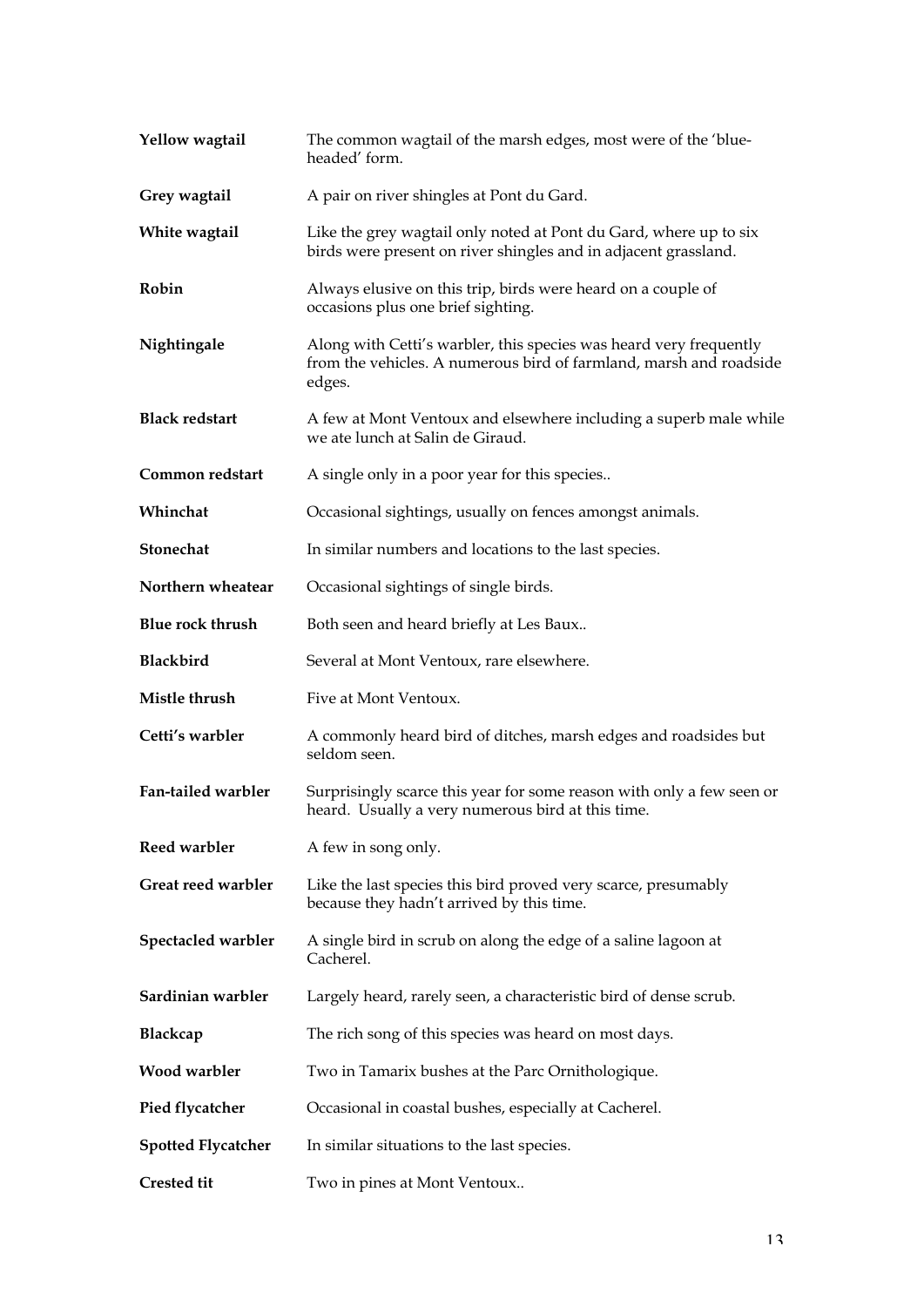| <b>Blue</b> tit     | A single only, at Pont du Gard                                                                                     |
|---------------------|--------------------------------------------------------------------------------------------------------------------|
| <b>Great tit</b>    | Several at Mont Ventoux and Pont du Gard.                                                                          |
| Golden oriole       | A calling bird in woodland by Étang du Entressen was the only<br>evidence of this species being present this year. |
| Woodchat shrike     | Excellent views of a single bird at Tour du Valat.                                                                 |
| Jay                 | A single bird only, in woodland on the lower slopes of Mont<br>Ventoux.                                            |
| Magpie              | A very common bird throughout the area, hundreds daily.                                                            |
| Jackdaw             | Equally as common as magpie.                                                                                       |
| <b>Carrion</b> crow | Widespread but in small numbers only.                                                                              |
| <b>Starling</b>     | Widespread and very common.                                                                                        |
| House sparrow       | Widespread and abundant.                                                                                           |
| Tree sparrow        | Frequent around habitation and where animals are found.                                                            |
| Chaffinch           | Frequent at Mont Ventoux, close to Les Baux and at Pont du Gard.                                                   |
| Serin               | Rather a thin year for this species but seen at Les Baux and Pont du<br>Gard.                                      |
| Citril finch        | Excellent sightings of up to 25 birds at Mont Ventoux.                                                             |
| Greenfinch          | Very scarce with only a single by the hotel.                                                                       |
| Goldfinch           | The common finch of this trip with good numbers around farmland,<br>where animals occur and close to habitation.   |
| Linnet              | Scarce, the odd sighting only.                                                                                     |
| Crossbill           | Good views of up to fifteen birds at Mont Ventoux.                                                                 |
| Cirl bunting        | Excellent views of a male at Pont du Gard.                                                                         |
| Corn bunting        | Occasional singles on most days.                                                                                   |

**132 species**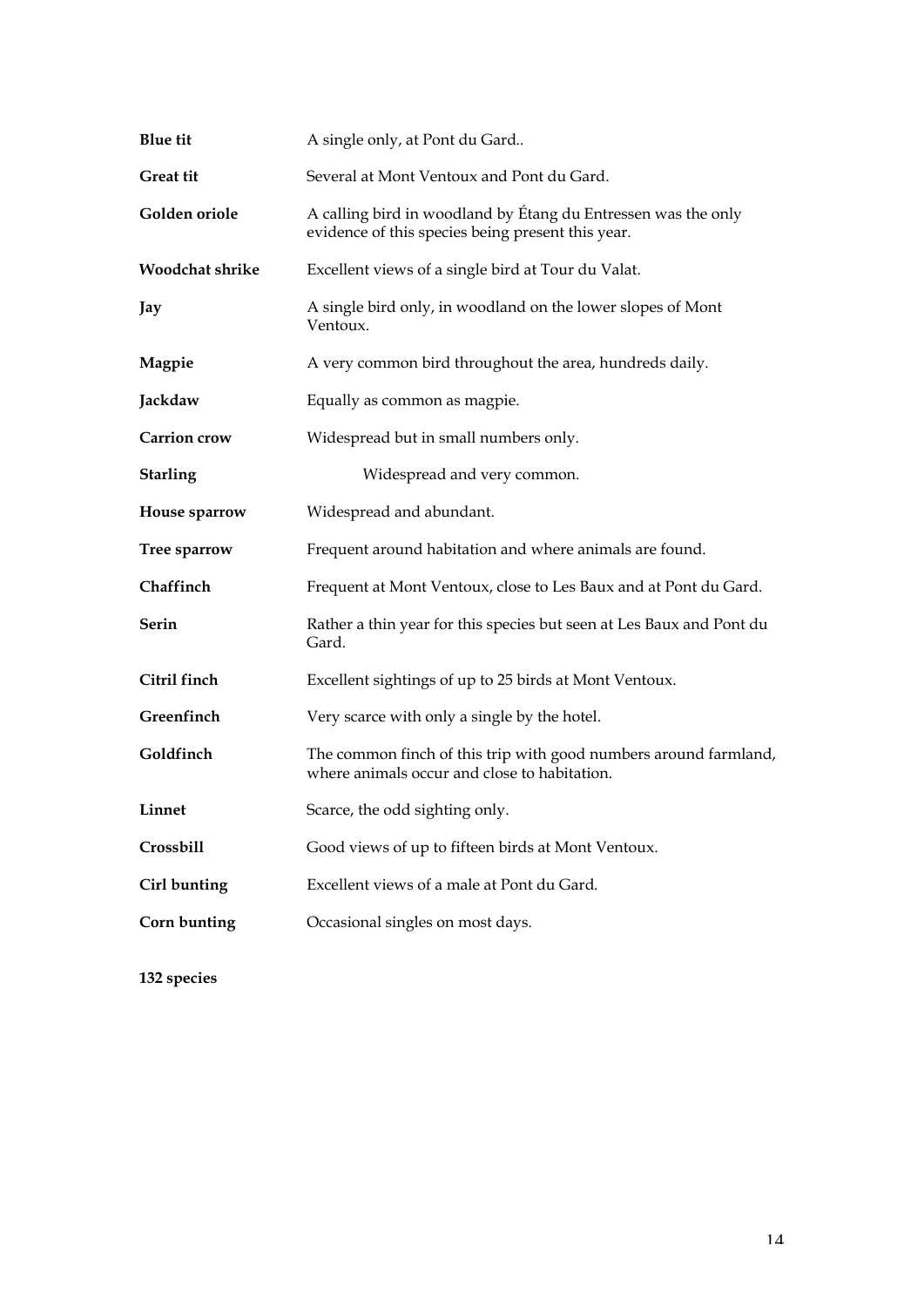# **Daily bird list – Camargue 2002**

|                      |                 |                 |                  | 04.05.2002 05.05.2002 06.05.2002 07.05.2002 08.05.2002 09.05.2002 10.05.2002 11 |                 |                 |                 |  |
|----------------------|-----------------|-----------------|------------------|---------------------------------------------------------------------------------|-----------------|-----------------|-----------------|--|
| Little grebe         |                 | h               |                  |                                                                                 |                 |                 |                 |  |
| Great crested grebe  |                 | 15              |                  |                                                                                 | 15              |                 | 15              |  |
| Cormorant            |                 | $\mathbf{1}$    |                  |                                                                                 | $\overline{2}$  |                 |                 |  |
| <b>Bittern</b>       |                 | 1               |                  |                                                                                 |                 |                 | 2h              |  |
| Night heron          |                 |                 |                  |                                                                                 |                 |                 |                 |  |
| Squacco heron        |                 | $\overline{2}$  |                  |                                                                                 |                 |                 | 3               |  |
| Cattle egret         | 5               | 100s            |                  | 10 <sub>s</sub>                                                                 | 100s            | 5               | 100s            |  |
| Little egret         |                 | 10 <sub>s</sub> |                  | 5                                                                               | 10 <sub>s</sub> | 1               |                 |  |
| Great white egret    |                 |                 |                  |                                                                                 | 1               |                 |                 |  |
| Grey heron           | 1               | 15              |                  | $\overline{2}$                                                                  | 15              |                 | 10 <sub>s</sub> |  |
| Purple heron         |                 | 1               |                  |                                                                                 | $\overline{2}$  |                 | 10              |  |
|                      |                 | 100s            |                  | 10                                                                              | 10,000s         |                 | 1000s           |  |
| Greater Flamingo     |                 |                 |                  |                                                                                 |                 |                 |                 |  |
| Mute swan            |                 | 8               |                  |                                                                                 | 3               |                 | $\,6\,$         |  |
| Shelduck             |                 | 10              |                  |                                                                                 | 10 <sub>s</sub> |                 | 10 <sub>s</sub> |  |
| Mallard              | 10 <sub>s</sub> | 10 <sub>s</sub> |                  |                                                                                 | 10 <sub>s</sub> | 10 <sub>s</sub> | 100s            |  |
| Red-crested pochard  |                 | 8               |                  |                                                                                 |                 |                 | 5               |  |
| <b>Black kite</b>    | $\bf 8$         | 10 <sub>s</sub> | 5                | 100s                                                                            | 10 <sub>s</sub> | 15              | 10 <sub>s</sub> |  |
| Short-toed eagle     |                 |                 |                  |                                                                                 |                 | 4               | 1               |  |
| Marsh harrier        |                 | 10 <sub>s</sub> |                  | 5                                                                               | $\sqrt{5}$      | 1               | 10 <sub>s</sub> |  |
| Montagu's harrier    |                 |                 |                  |                                                                                 |                 |                 | $\sqrt{2}$      |  |
| Sparrowhawk          | 1               |                 |                  | 1                                                                               |                 | $\mathbf 1$     |                 |  |
| Common buzzard       | 1               |                 |                  | $\overline{2}$                                                                  | $\overline{2}$  | 3               | 1               |  |
| Bonelli's eagle      |                 |                 | $\boldsymbol{2}$ |                                                                                 |                 |                 |                 |  |
| Common kestrel       | 3               | 10              | 5                | 15                                                                              | 8               | 5               | $10$            |  |
| Hobby                |                 |                 |                  | 1                                                                               |                 |                 |                 |  |
| Red-legged partridge |                 |                 |                  | 5                                                                               |                 |                 |                 |  |
| Pheasant             |                 |                 |                  |                                                                                 | h               |                 |                 |  |
| Moorhen              | 2               | 5               |                  |                                                                                 | 10              |                 | 5               |  |
| Coot                 |                 | 10 <sub>s</sub> |                  |                                                                                 | 100s            |                 | 100s            |  |
| Little bustard       |                 |                 |                  | 10                                                                              |                 |                 |                 |  |
|                      |                 |                 |                  |                                                                                 |                 |                 | $\overline{2}$  |  |
| Oystercatcher        |                 |                 |                  |                                                                                 |                 |                 |                 |  |
| Black-winged stilt   |                 | 80              |                  |                                                                                 | 25              |                 | 150             |  |
| Avocet               | 5               |                 |                  |                                                                                 | 50              |                 |                 |  |
| Stone-curlew         |                 |                 |                  | 6                                                                               |                 |                 | 1               |  |
| Pratincole           |                 |                 |                  |                                                                                 |                 |                 | 1               |  |
| Little ringed plover |                 |                 |                  |                                                                                 |                 | $\overline{2}$  |                 |  |
| Ringed plover        |                 |                 |                  |                                                                                 | 3               |                 |                 |  |
| Kentish plover       |                 |                 |                  |                                                                                 | $\,6$           |                 |                 |  |
| Grey plover          |                 |                 |                  |                                                                                 | $\overline{2}$  |                 |                 |  |
| Lapwing              |                 | 3               |                  |                                                                                 |                 |                 | 1               |  |
| Sanderling           |                 |                 |                  |                                                                                 | 30              |                 |                 |  |
| Little stint         |                 |                 |                  |                                                                                 | 25              |                 |                 |  |
| Curlew sandpiper     |                 |                 |                  |                                                                                 | 30              |                 |                 |  |
| Dunlin               |                 |                 |                  |                                                                                 | 200             |                 |                 |  |
| Whimbrel             |                 |                 |                  |                                                                                 | 1               |                 |                 |  |
| Redshank             |                 |                 |                  |                                                                                 | 4               |                 | 5               |  |
| Spotted redshank     |                 | $\overline{2}$  |                  |                                                                                 |                 |                 |                 |  |
| Greenshank           |                 |                 |                  |                                                                                 |                 |                 | 15              |  |
| Wood sandpiper       |                 | 20              |                  |                                                                                 |                 |                 | 60              |  |
| Common sandpiper     |                 |                 |                  |                                                                                 |                 | 5               | 1               |  |
|                      |                 | 100             |                  |                                                                                 | 10 <sub>s</sub> |                 | 100s            |  |
| Mediterranean gull   |                 |                 |                  |                                                                                 |                 |                 |                 |  |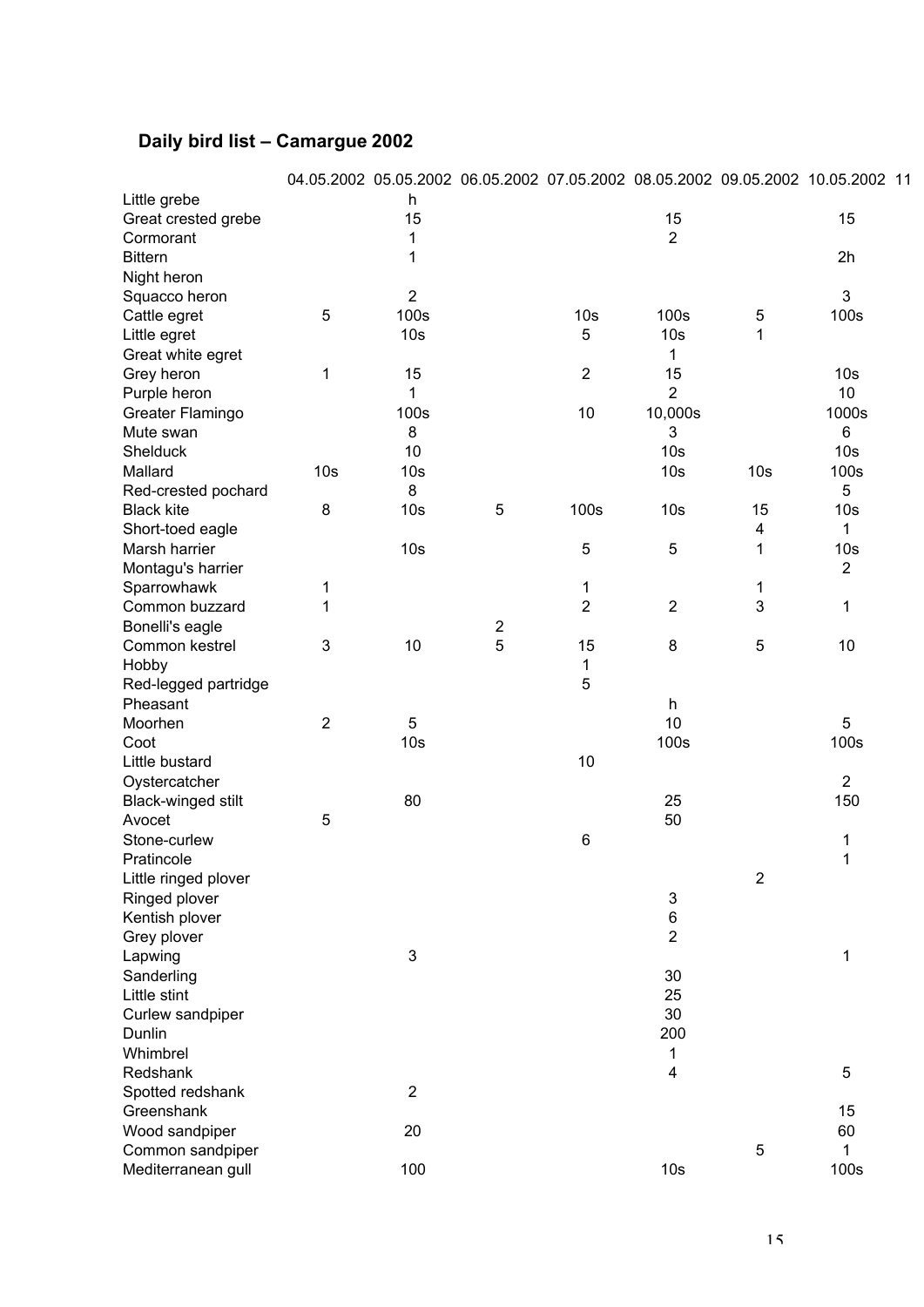| Black-headed gull<br>Slender-billed gull |                 | 10 <sub>s</sub>           |                 | 10 <sub>s</sub>           | 10 <sub>s</sub><br>3 |                          | 100s<br>$\overline{2}$  |
|------------------------------------------|-----------------|---------------------------|-----------------|---------------------------|----------------------|--------------------------|-------------------------|
| Yellow-legged gull                       | 10 <sub>s</sub> | 10 <sub>s</sub>           | 5               | 1000s                     | 100s                 | 5                        | 100s                    |
| Gull-billed tern                         |                 | 40                        |                 | 5                         | 10 <sub>s</sub>      |                          | 10 <sub>s</sub>         |
| Caspian tern                             |                 |                           |                 |                           | 1                    |                          |                         |
| Sandwich tern                            |                 |                           |                 |                           | 10 <sub>s</sub>      |                          | h                       |
| Common tern                              |                 | $\mathbf 2$               |                 |                           | 10 <sub>s</sub>      |                          |                         |
| Little tern                              |                 |                           |                 |                           | 10 <sub>s</sub>      |                          | h                       |
| <b>Black tern</b>                        |                 | 50                        |                 |                           |                      |                          | 25                      |
| White-winged black tern                  |                 |                           |                 |                           |                      |                          | 5                       |
| Whiskered tern                           |                 | 20                        |                 | 12                        |                      |                          | 60                      |
| Pin-tailed sandgrouse                    |                 |                           |                 | $\overline{2}$            |                      |                          |                         |
| Rock dove/feral                          | 10 <sub>s</sub> | 10 <sub>s</sub>           | 10 <sub>s</sub> | 10 <sub>s</sub>           | 10 <sub>s</sub>      | 10 <sub>s</sub>          | 10 <sub>s</sub>         |
| pigeon                                   |                 |                           |                 |                           |                      |                          |                         |
| Woodpigeon                               |                 |                           |                 | $\overline{2}$            |                      | 1                        |                         |
| Collared dove                            | 10 <sub>s</sub> | 10 <sub>s</sub>           | 10 <sub>s</sub> | 10 <sub>s</sub>           | 10 <sub>s</sub>      | 10 <sub>s</sub>          | 10 <sub>s</sub>         |
| Turtle dove                              |                 |                           |                 | 2                         |                      | $\overline{2}$           | 5                       |
| Great spotted cuckoo                     | 1               |                           |                 |                           |                      |                          | $\overline{\mathbf{c}}$ |
| Cuckoo                                   |                 | 3                         | h               | h                         | $\mathsf{h}$         | h                        | h                       |
| Eagle owl                                |                 |                           |                 | 1                         |                      |                          |                         |
| Nightjar                                 |                 |                           |                 | 1 <sub>h</sub>            |                      |                          |                         |
| Swift                                    | 100s            | 1000s                     | 10 <sub>s</sub> | 1000s                     | 100s                 | 1000s                    | 10,000s                 |
| Alpine swift                             |                 |                           |                 |                           |                      | $\overline{\mathbf{c}}$  |                         |
| Kingfisher                               |                 |                           |                 |                           |                      | 1                        |                         |
| Bee-eater                                |                 | 10                        |                 |                           |                      |                          | 8                       |
| Roller                                   | 1               | 1                         |                 | 1                         | 1                    |                          |                         |
| Hoopoe                                   |                 |                           |                 | 3                         |                      |                          | 1                       |
| Green woodpecker                         |                 | 1                         |                 |                           |                      |                          |                         |
| Great-spotted w'pecker                   |                 |                           | h               |                           |                      |                          |                         |
| <b>Crested lark</b>                      |                 |                           |                 |                           |                      |                          | 5                       |
| <b>Skylark</b>                           |                 | 5                         |                 | 5                         | 5                    |                          | 10                      |
| Sand martin                              |                 | 10 <sub>s</sub>           |                 |                           |                      |                          | 10                      |
| Crag martin                              |                 |                           |                 | 3                         |                      | 10                       |                         |
| Swallow                                  | 10 <sub>s</sub> | 100s                      | 5               | 100s                      | 100s                 | 100s                     | 100s                    |
| Red-rumped swallow                       |                 |                           |                 | 1                         |                      |                          |                         |
| House martin                             | 1               | 5                         |                 |                           |                      | 5                        | $\mathbf{3}$            |
| Tawny pipit                              |                 |                           |                 |                           |                      |                          | $\mathbf 1$             |
| Blue-headed wagtail                      |                 | 5                         |                 |                           | 10 <sub>s</sub>      |                          | 10 <sub>s</sub>         |
| Grey wagtail                             |                 |                           |                 |                           |                      | $\overline{c}$           |                         |
| White wagtail                            |                 |                           |                 |                           |                      | 6                        |                         |
| Robin                                    |                 |                           | 1               |                           |                      | h                        |                         |
| Nightingale                              | 5h              | 20h                       | 5h              | $\boldsymbol{\mathsf{h}}$ | 10sh                 | 10sh                     | 10sh                    |
| <b>Black redstart</b>                    |                 |                           | 3               |                           | 1                    | $\overline{2}$           |                         |
| Common redstart                          |                 |                           |                 |                           |                      |                          | 1                       |
| Whinchat                                 |                 |                           |                 | 1                         | 1                    |                          | 4                       |
| Stonechat                                |                 | $\sqrt{2}$                |                 | 3                         |                      |                          |                         |
| Northern wheatear                        |                 |                           | 1               |                           | 1                    |                          | 1                       |
| Blue rock thrush                         |                 |                           |                 |                           |                      | $h + 1$                  |                         |
| Blackbird                                |                 |                           | 5               |                           |                      |                          | 1                       |
| Mistle thrush                            |                 |                           | 5               |                           |                      |                          |                         |
| Cetti's warbler                          | 3h              | h                         | h               | $\boldsymbol{\mathsf{h}}$ | h                    | h                        | h                       |
| Fan-tailed warbler                       |                 | 5                         |                 |                           |                      |                          | 1 <sub>h</sub>          |
| Reed warbler                             |                 | 3                         |                 |                           |                      |                          | 1                       |
| Great reed warbler                       |                 |                           |                 |                           |                      |                          | 1                       |
| Spectacled warbler                       |                 |                           |                 |                           |                      |                          | 1                       |
| Sardinian warbler                        |                 | $\boldsymbol{\mathsf{h}}$ |                 | h                         |                      | $\overline{\phantom{a}}$ | $\sf h$                 |